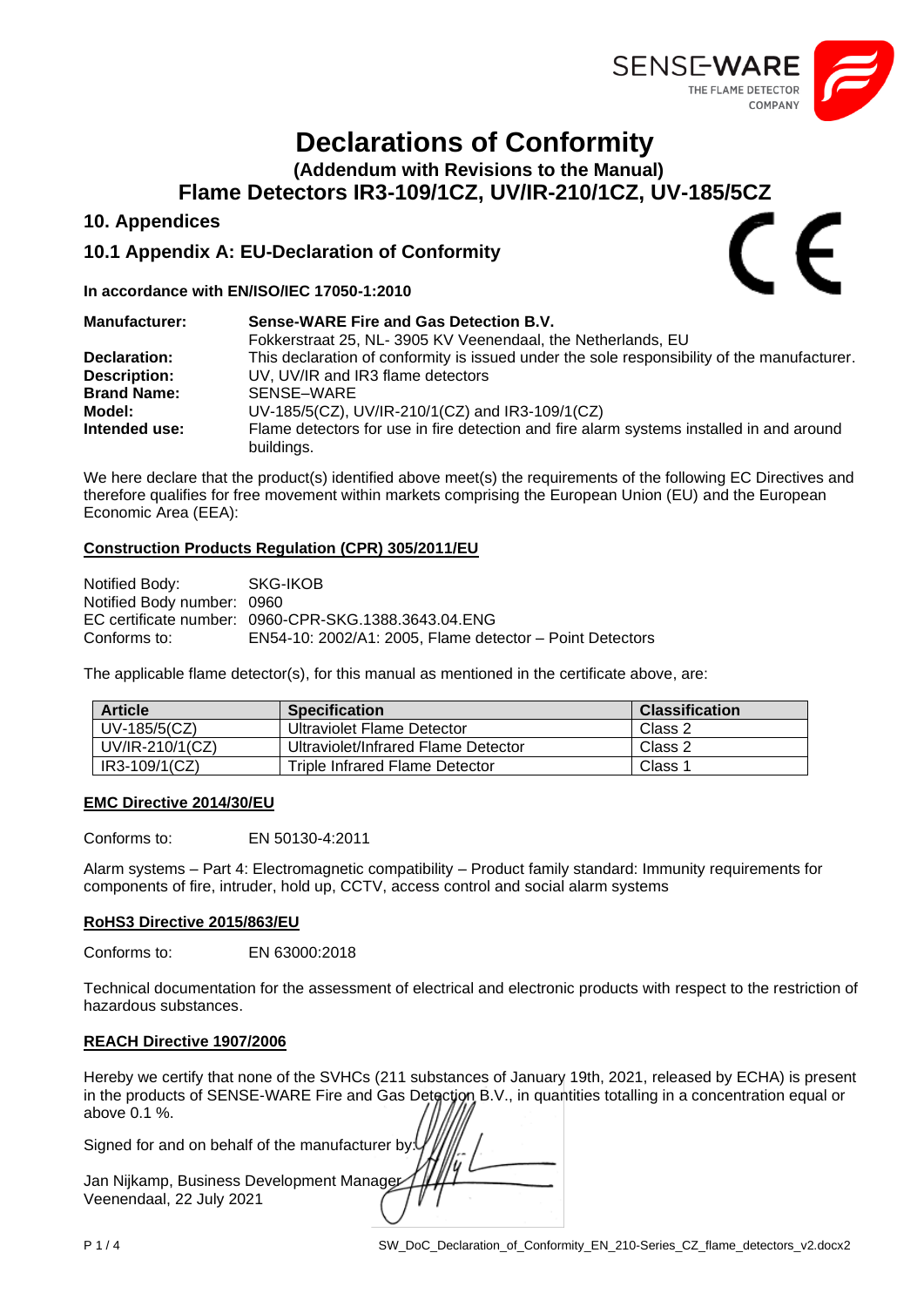

# **10.2 Appendix B: EU-Declaration of Performance - CPR 305/2011/EU**

1.Unique identification code of the product: **Flame detector – Point detector UV-185/5CZ, UV/IR-210/1CZ or IR3-109/1CZ**

2.Type or Serial Number or any other element allowing identification of the construction product as required under Article 11(4) of the CPR: **See flame detector product label as well as the original Packing List**

3.Intended use or uses of the construction product, in accordance with the applicable harmonized technical specification, as foreseen by the manufacturer:

**Flame detectors for use in fire detection and fire alarm systems installed in and around buildings.**

4.Name, registered trade name or registered trade mark and contact address of the manufacturer as required under Article 11(5): **SENSE-WARE Fire and Gas Detection BV, the Netherlands; www.sense-ware.com**

5.Where applicable, name and contact address of the authorized representative whose mandate covers the tasks specified in Article 12(2): **See original Packing List**

6.System or systems of assessment and verification of constancy of performance of the construction product as set out in CPR, Annex V: **System 1**

7.In case of the declaration of performance concerning a construction product covered by a harmonized standard: **SKG (Notified body nr.0960) performed: (i) determination of the product type on the basis of type testing; (ii) initial inspection of the manufacturing plant and of factory production control; (iii) continuous surveillance, assessment and evaluation of factory production control, under system 1 and issued certificate 0960-CPR-SKG.1388.3643.04.ENG.**

8.In case of the declaration of performance concerning a construction product for which a European Technical Assessment has been issued: **Not applicable**

| 9. Declared performance as listed: EN54-10: 2002                       |      |             | <b>Clause Result Remark</b> |
|------------------------------------------------------------------------|------|-------------|-----------------------------|
| Reproducibility                                                        | 5.2  | Pass        |                             |
| Repeatability                                                          | 5.3  | <b>Pass</b> |                             |
| <b>Directional dependence</b>                                          | 5.4  | <b>Pass</b> |                             |
| Fire sensitivity UV-185/5CZ and UV/IR-210/1CZ                          | 5.5  | <b>Pass</b> | Class 2                     |
| Fire sensitivity IR3-109/1CZ                                           | 5.5  | <b>Pass</b> | Class 1                     |
| Dazzling (operational)                                                 | 5.6  | <b>Pass</b> |                             |
| Dry heat (operational)                                                 | 5.7  | <b>Pass</b> |                             |
| Cold (operational)                                                     | 5.8  | <b>Pass</b> |                             |
| Damp heat cyclic (operational)                                         | 5.9  | <b>Pass</b> |                             |
| Damp heat steady state (endurance)                                     | 5.10 | <b>Pass</b> |                             |
| Sulphur dioxide (SO2) corrosion (endurance)                            | 5.11 | <b>Pass</b> |                             |
| <b>Shock (operational)</b>                                             | 5.12 | <b>Pass</b> |                             |
| Impact (operational)                                                   | 5.13 | <b>Pass</b> |                             |
| Vibration, sinusoidal (operational)                                    | 5.14 | <b>Pass</b> |                             |
| Vibration, sinusoidal (endurance)                                      | 5.15 | <b>Pass</b> |                             |
| Variation in supply parameters (operational)                           | 5.16 | <b>Pass</b> |                             |
| Electrostatic discharge (operational)                                  | 5.17 | <b>Pass</b> |                             |
| Radiated electromagnetic fields (operational)                          | 5.17 | <b>Pass</b> |                             |
| Conducted disturbances induced by electromagnetic fields (operational) | 5.17 | <b>Pass</b> |                             |
| Fast transient bursts (operational)                                    | 5.17 | <b>Pass</b> |                             |
| Slow high energy voltage surge (operational)                           | 5.17 | Pass        |                             |

10.The performance of the product identified in points 1 and 2 is in conformity with the declared performance in point 9. This declaration of performance is issued under the sole responsibility of the manufacturer identified in point 4.

| Signed for and on behalf of the manufacturer by |  |
|-------------------------------------------------|--|
| Jan Nijkamp, Business Development Manager       |  |
| Veenendaal, 22 July 2021                        |  |
|                                                 |  |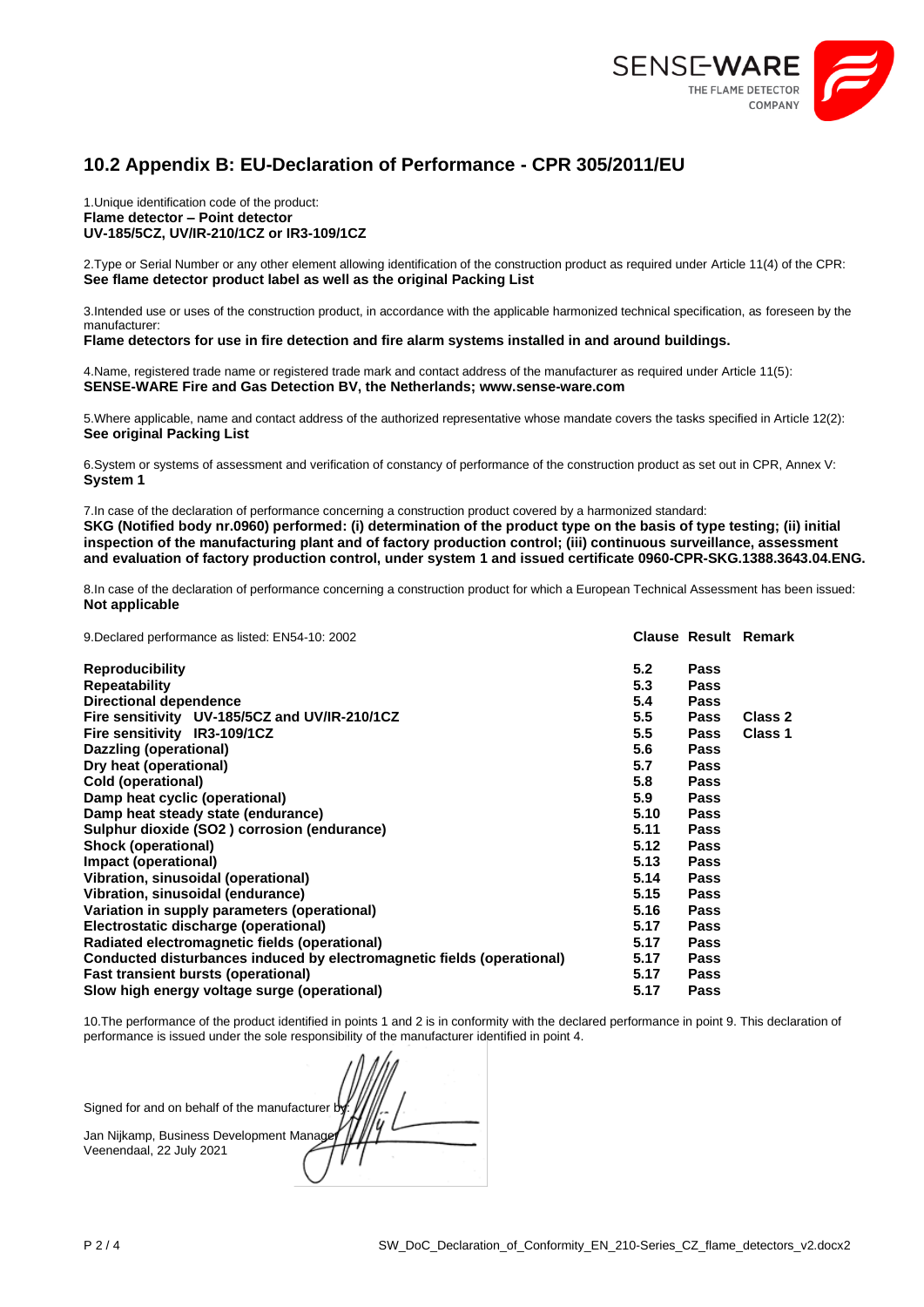

# **10.3 Appendix C: EU-Declaration of Conformity - ATEX Directive 2014/34/EU**

**Sense-WARE Fire and Gas Detection B.V.**  Fokkerstraat 25, NL- 3905 KV Veenendaal, the Netherlands, EU **Description:** UV, UV/IR and IR3 flame detectors **Brand Name:** SENSE–WARE **Model:** Flame detector 210 series

 $\epsilon$ 

| <b>Article</b> | <b>Specification</b>                | <b>Classification</b> |
|----------------|-------------------------------------|-----------------------|
| UV-185/5CZ     | Ultraviolet Flame Detector          | ATEX cat. 3GD         |
| UV/IR-210/1CZ  | Ultraviolet/Infrared Flame Detector | ATEX cat. 3GD         |
| IR3-109/1CZ    | Triple Infrared Flame Detector      | ATEX cat. 3GD         |



II 3G Ex nA IIC T4 Gc II 3D Ex tc IIIC T 71°C Dc IP65 Ambient temperature : -25<sup>0</sup>C to +70<sup>0</sup>C

**DEKRA Certification B.V.**, Meander 1051, 6825 MJ Arnhem, the Netherlands DEKRA 13ATEX0077X Type certificate

The object of the declaration described above is in conformity with the relevant Union harmonisation legislation: -EN/IEC 60079-0:2018 -EN/IEC 60079-15:2010 -EN/IEC 60079-31:2014

Equipment and protective systems intended for use in potentially explosive atmospheres Directive 2014/34/EC ATEX.

This declaration of conformity is issued under the sole responsibility of the manufacturer. On behalf of the above named company, I declare that, on the date the equipment accompanied by this declaration is placed on the market, the equipment conforms with all technical and regulatory requirements of the above listed directives.

Date: 22 July 2021 Jan Nijkamp **Business Development Manage Warning:**

- 1. Never open the equipment in a situation where explosive gas or dust is present.
- 2. The flame detector should be installed and commissioned in accordance with the Manual.
- 3. The screws of the housing lid should be tightened with a torque of 2 Nm.
- 4. The screws of the wire terminals should be tightened with a torque of 0.4 Nm.
- 5. The alarm- and EOL resistor must be rated 2 W minimum each and the total power dissipation of both alarm- and EOL resistor should not exceed 2 W.
- 6. When cleaning the swivel mount SM21, exclusively use a damp micro fiber cloth to avoid the mount from getting static.

### **Special conditions:**

- 1. When the temperature under rated conditions exceeds 70°C at the cable or conduit entry point, or 80°C at the branching point of the conductors, the temperature specification of the selected cable shall be in compliance with the actual measured temperature values.
- 2. Provisions shall be made to prevent the rated voltage from being exceeded by transient disturbances of more than 119 V.